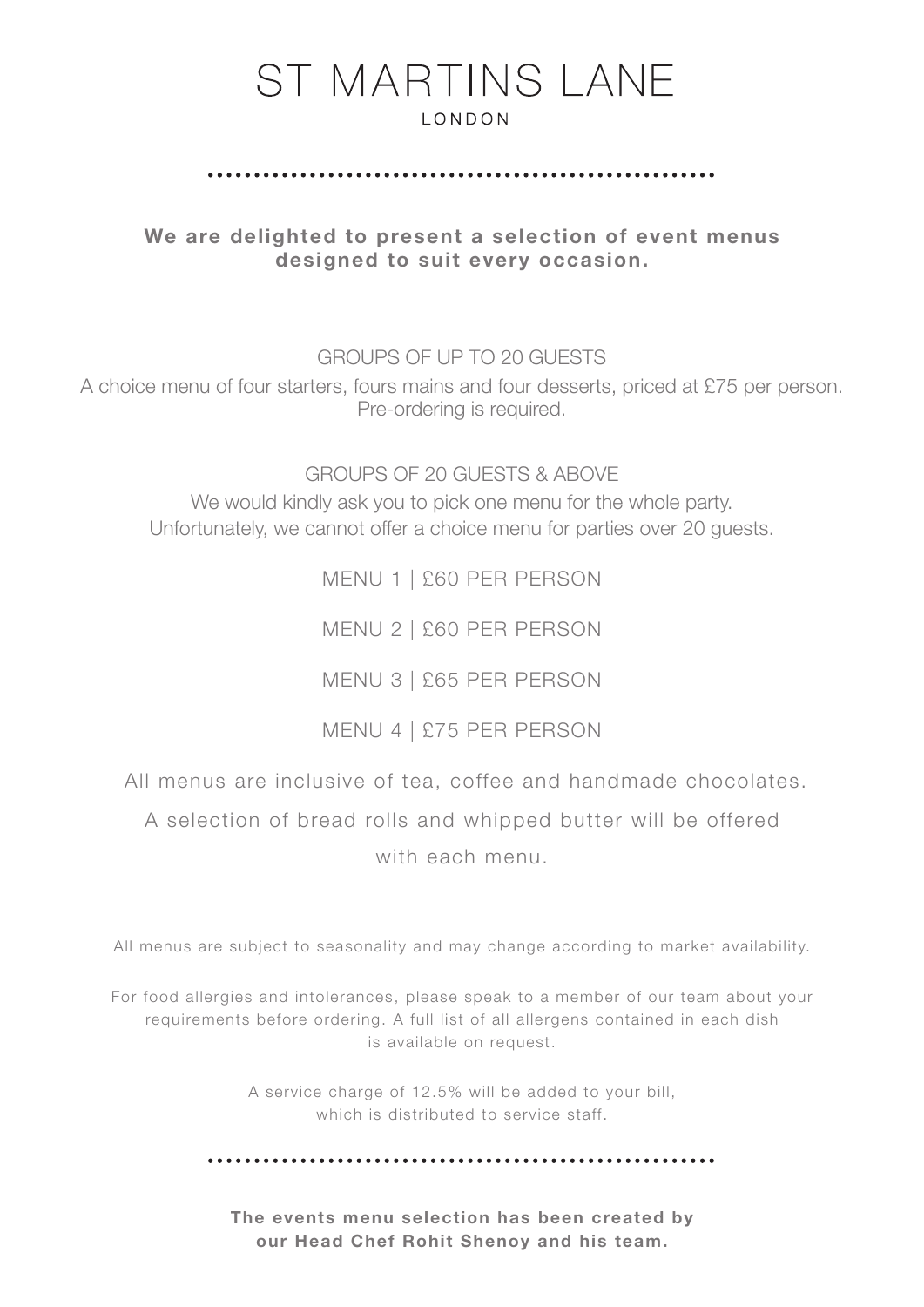#### GROUPS OF UP TO 20 GUESTS

A choice menu of four starters, fours mains and four desserts, priced at £75 per person. Pre-ordering is required.

Any amends to final numbers must be made at least 48 hours prior to the event.

#### **STARTERS**

ATLANTIC OCTOPUS FRITTER seaweed ceviche, nori dust, black lemon gel

GRILLED AGED BEEF bok choy, alfalfa, sesame soy dressing, peanut praline

CONFIT CHICKEN TERRINE tandoori spice, mango salsa, honey goat curd

PORCINI AND SHIITAKE TERRINE baby leeks, sourdough crisp, ponzu gel (VE)

#### MAINS

BEETROOT GNOCCHI miso eggplant cream, cherry tomato

CORNISH MONKFISH saffron, kachumber salad, coriander gremolata

GRILLED BASIL CHICKEN miso honey parsnip, smoked black garlic purée, cavalo nero

BEEF FILLET curried butternut squash purée, charred baby leeks, confit potatoes, truffle jus

#### **DESSERTS**

PANDAN PANNA COTTA blood orange sorbet, candied amaranth (VE)

> YUZU CHEESECAKE matcha ice cream, basil seeds

RHUBARB FRANGIPANE TART stem ginger ice cream

ARTISANAL BRITISH CHEESE pear chutney, charcoal crackers, grapes

(VE) Suitable for vegans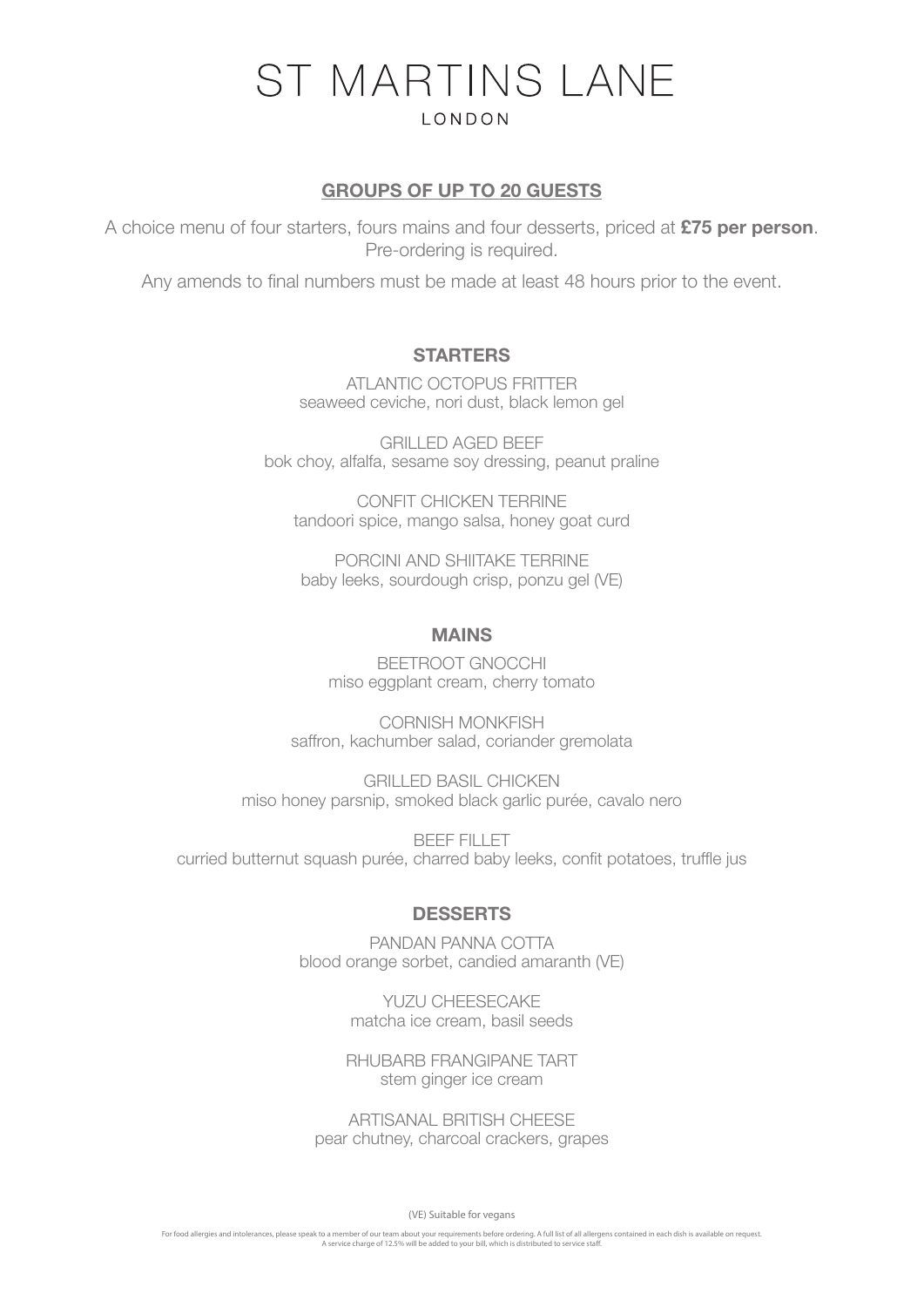#### GROUPS OF 20 GUESTS & ABOVE

We would kindly ask you to pick one menu for the whole party. Unfortunately, we cannot offer a choice menu for parties over 20 guests.

Any amends to final numbers must be made at least 48 hours prior to the event.

## MENU 1 | VEGAN £60 PER PERSON

PORCINI AND SHIITAKE TERRINE baby leeks, sourdough crisp, ponzu gel (VE)

BARBEQUE TEMPEH sesame bok choy, cauliflower risotto, lemon oil (VE)

PANDAN PANNA COTTA blood orange sorbet, candied amaranth (VE)

 $\sim$  ~ ~

### MENU 1 | VEGETARIAN £60 PER PERSON

RAINBOW VEGETABLE ROLL rice paper, tofu, vermicelli, avocado purée (VE)

BEETROOT GNOCCHI miso eggplant cream, cherry tomato

RHUBARB FRANGIPANE TART stem ginger ice cream

(VE) Suitable for vegans